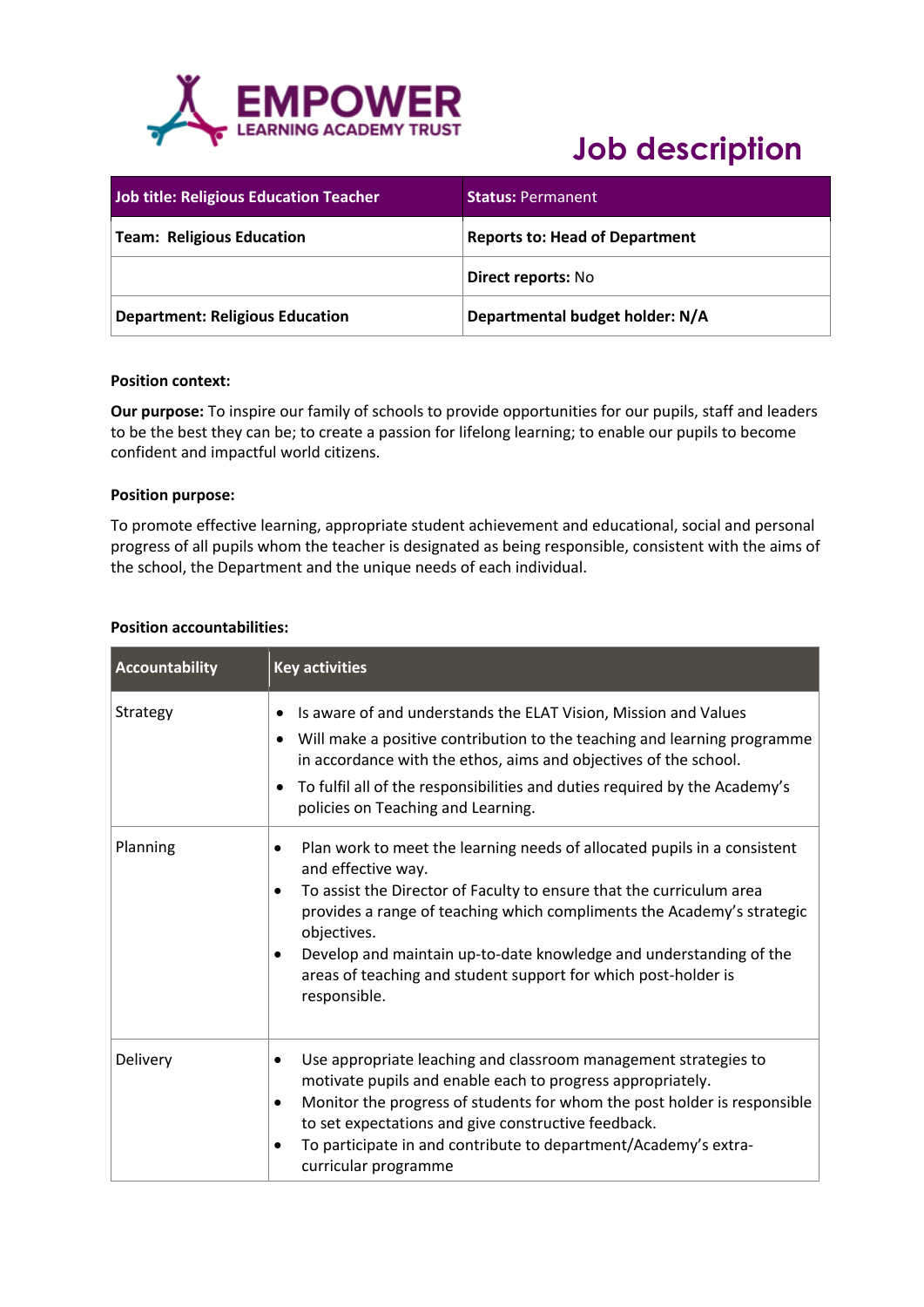

# **Job description**

| <b>Accountability</b>                                | <b>Key activities</b>                                                                                                                                                                                                                                                                                                                                                                                                                                       |
|------------------------------------------------------|-------------------------------------------------------------------------------------------------------------------------------------------------------------------------------------------------------------------------------------------------------------------------------------------------------------------------------------------------------------------------------------------------------------------------------------------------------------|
|                                                      | Monitor the progress of students for whom the post holder is responsible<br>$\bullet$<br>to set expectations and give constructive feedback.<br>Make an active contribution to the policies and aspirations of the<br>Academy                                                                                                                                                                                                                               |
| People Management<br>/ Organisational<br>Development | To achieve any performance criteria or targets arising from the<br>$\bullet$<br>Academy's Performance Management arrangements<br>To maintain required level of CPD<br>$\bullet$<br>To fulfil all of the requirements and duties set out in the current Pay and<br>$\bullet$<br>Conditions Documents relating to the conditions of employment of<br>teachers.                                                                                                |
| Information<br>Management and<br>Reporting           | Maintain appropriate records to demonstrate progress made by students.<br>$\bullet$<br>Safeguarding and Promoting the Welfare of Students working with the<br>$\bullet$<br>Designated Protection Person the post holder will:<br>Identify and record any child protection concerns<br>٠<br>Contribute information as required for Common Assessment or Multi-<br>Agency meetings<br>Act at all times in line with the school's Child Protection procedures. |
| Data Protection                                      | All staff have a responsibility under the 2018 (GDPR) Data Protection Act<br>٠<br>to ensure that their activities comply with the Data Protection Principles.<br>Staff should not disclose personal data outside the Trust's procedures, or<br>use personal data held on others for their own purposes.                                                                                                                                                     |
| <b>Health and Safety</b>                             | Hold responsibility to avoid action that could threaten the health or<br>safety of themselves, other employees, customers or members of the<br>public.                                                                                                                                                                                                                                                                                                      |
| Good Citizenship                                     | Holds personal accountability in ensuring continual focus on enhancing<br>$\bullet$<br>the staff and pupil experience through actions, words and behaviour. Our<br>pupils are the most important members of our institution and must be<br>treated as such                                                                                                                                                                                                  |

### **Key Stakeholders:**

Internal: Pupils, Teachers, Support Team External: Parents and Carers